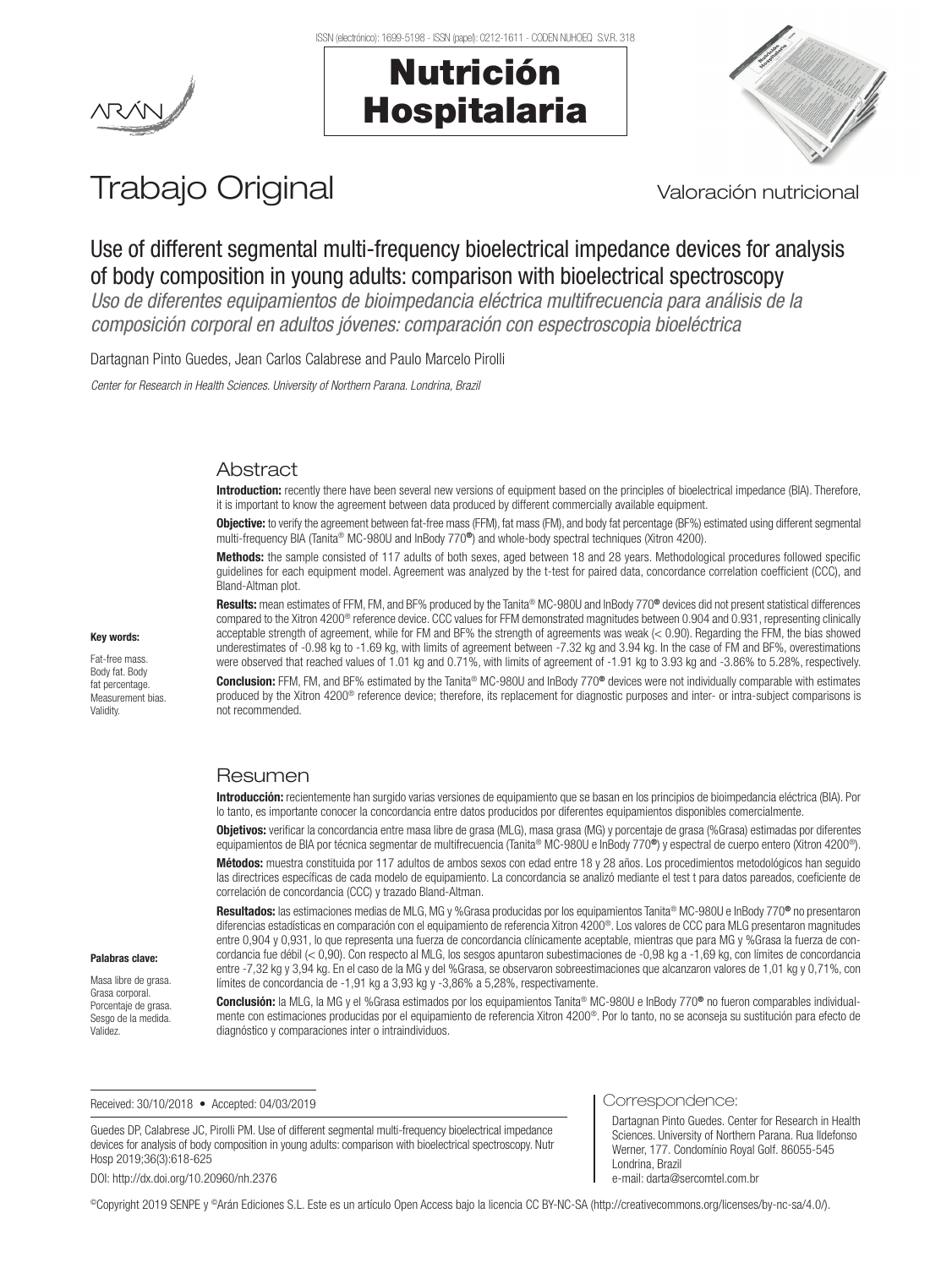#### **INTRODUCTION**

Through analysis of body composition it is possible to identify the main structural components of the human body, in particular the body weight fractions equivalent to fat mass (FM) and fatfree mass (FFM), used as important markers in the diagnosis of specific diseases (1,2), diet and exercise interventions (3,4), and performance improvement in athletes (5,6). As a result, there has been increasing interest from researchers and professionals from different areas in monitoring body composition, which has favored the development of new techniques and equipment that can offer greater validity of the estimates of its components (7). However, the results given by the different techniques available for analysis of body composition present variations depending on the biophysical assumptions that guide them and the requirements for conditions of use (8). In this context, it is important to know the limitations and potentialities of each technique as well as the validation criteria so that the estimates can be interpreted correctly.

Laboratory techniques, including dual-energy x-ray absorptiometry, computed tomography, magnetic resonance imaging, underwater weighing, and air displacement plethysmography, among others, provide very accurate estimates, thus representing the first choice to gather information about body composition. However, frequently, due to the high cost of the equipment, the requirement for complex installations, the methodological sophistication, the need for a technician specifically qualified to apply the procedures, and the difficulty in involving individuals in the measurement protocols, their use in the clinical environment has been limited (9). Thus, the simplicity and safety of procedures, portability of the equipment used, and relative ease of interpretation of the data have established bioelectrical impedance (BIA) as one of the techniques with greater applicability, encouraging an increasing number of professionals to use these methods (10,11). Several validation studies have been conducted with BIA procedures, and good correlations were found with reference techniques (12-17).

The BIA technique was originally described in the 1960s; however, it was not until 1980 that it became widely known (18). The procedures are based on the different levels of electrical conductivity of biological tissues exposed to an electric current. From data on the impedance, function dependent on the resistance presented by the tissues themselves, and the reactance or opposition caused by the insulation capacity to the conduction of the electric current presented by cell membranes and nonionic elements, the total, intra, and extracellular water quantities are estimated by specific formulas. Subsequently, through derivations using supposed fractions of body hydration, the proportions of FFM, FM, and body fat percentage (BF%) are calculated (19).

Recently, there have been several new versions of equipment based on the principles of BIA, broadly classified into two categories: mono-frequency and multi-frequency. Mono-frequency devices are more limited in their ability to distinguish water distribution in intra- and extracellular compartments, which weakens the validity indicators for FFM and FM estimates (10). Therefore, preference should be given to the use of multi-frequency equipment (11). The traditional characteristic of multi-frequency equipment involves spectral frequencies up to 1,300 kHz, denominated BIA spectroscopy. However, other derivations of multi-frequency equipment provide impedance data generated by a specific set of frequencies, including from the lowest to progressively higher frequencies, typically 5, 50, 250, 500, and 1,000 kHz (11,18). Thus, due to the need to establish comparisons between both configurations, it is important to know the agreement between data produced by different commercially available equipment.

The objective of the present study was to verify the agreement between FFM, FM, and BF% estimated by different BIA devices involving segmental multi-frequency (Tanita® MC-980U and InBody 770®) and whole-body spectral techniques (Xitron 4200®).

#### METHODS

# EXPERIMENTAL APPROACH TO THE PROBLEM

Participants completed a single visit to the laboratory for this study. Subjects had body composition measured with BIA spectroscopy and two segmental multi-frequency BIA devices. The body composition indicators, including FFM, FM, and BF%, were estimated through formulas and algorithms contained in the software developed by the manufacturers themselves of each device.

# **SUBJECTS**

To carry out the study, students were selected from the courses of nutrition and physical education of a Brazilian university. The intervention protocols were approved by the Research Ethics Committee of the institution. The inclusion of university students in the study was based on their desire to participate. To this end, all university students who attended both courses in the 2017 academic year were contacted and informed about the nature and objectives of the study and invited to participate. From a total of 298 undergraduates, 117 (66 women and 51 men) agreed to participate in the study, confirming by signing the free and informed consent. The participants were aged between 18 and 28 years (women:  $22.4 \pm 3.1$  years; men:  $23.3 \pm 3.4$  years).

#### PROCEDURES

The participants underwent the measurement protocols for the three devices in a single section, in a random sequence, between 7:00 and 9:00 in the morning and in a room with a controlled ambient temperature of approximately 23 °C. Initially, measurements of body weight and height were performed according to conventional methodology and the body mass index (BMI) was calculated, the ratio between body weight in kilograms and the square of the height in meters (20).

The methodological procedures for the BIA measurements followed the specific guidelines for the configuration of each device; however, the following were established as standard: a) not hav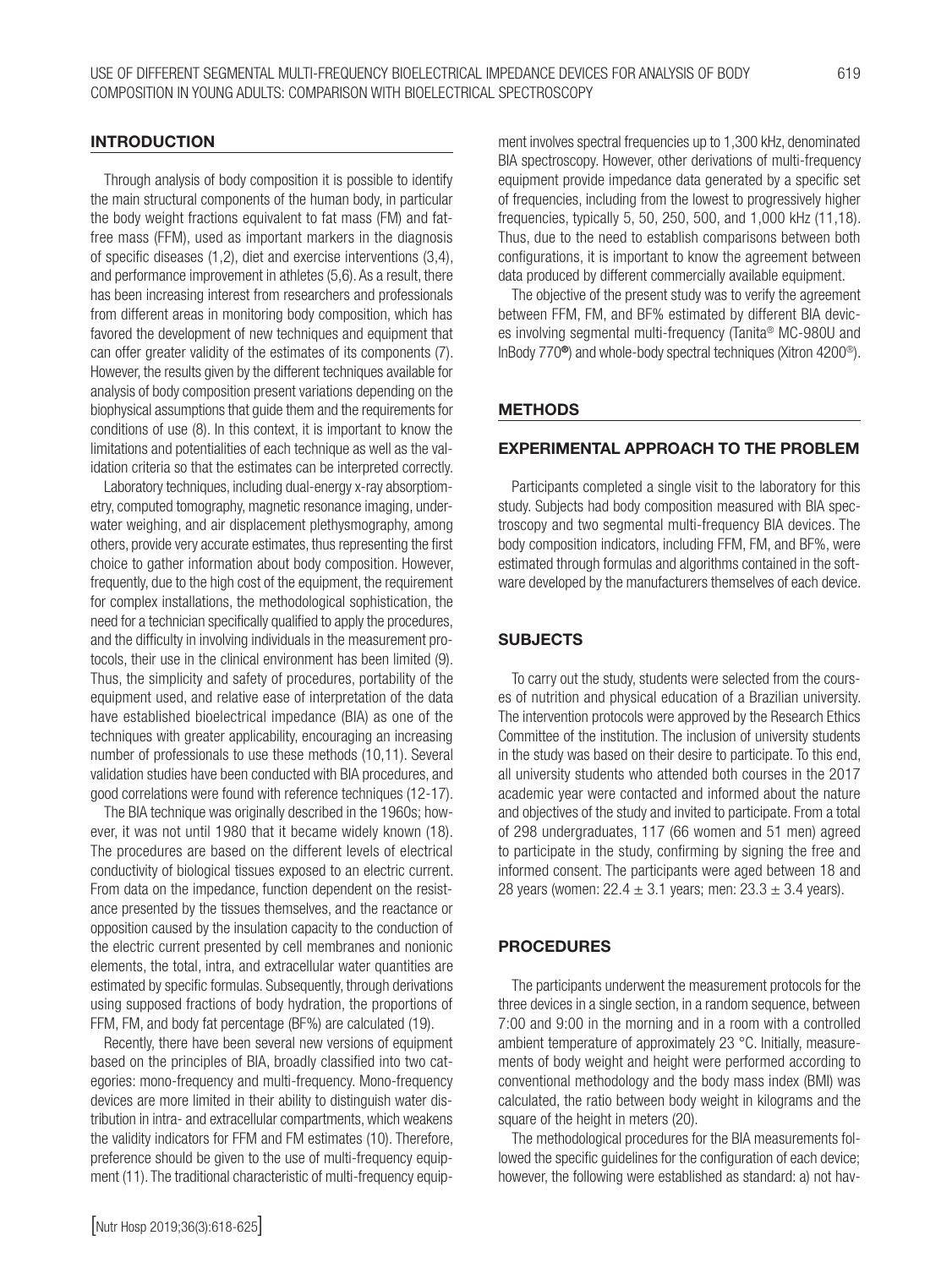ing used diuretic medications in the previous seven days; b) to have been fasting for at least four hours; c) not having ingested alcohol or caffeinated beverages in the previous 48 hours; d) having abstained from moderate-intense physical activity in the previous 24 hours; e) urinating at least 30 minutes prior to the measurement; f) wearing swimming trunks or swimsuits; g) being barefoot; h) not wearing watches, earrings, rings, bracelets, or any other metal accessory; and i) remaining for at least 8-10 minutes in absolute rest in the position required by the device (supine or orthostatic) before performing the measurement, in order to minimize any bias as a result of acute changes in the distribution of body fluids (10,11,15,18,19). Data collection was postponed for any women who noticed the presence of menstrual flow. In addition to these precautions, the calibration characteristics of each device were observed.

In the case of spectral BIA, Xitron Hydra 4200® (XitronTechnologies, San Diego, CA, USA) equipment was used. This equipment model employs 256 frequencies between 4 and 1,024 kHz and determines internally the quantities of body water (total, intra, and extracellular) using mathematical modeling based on the Cole-Cole plot and the Hanai mixing theory (21). To perform the measurements the participants were placed supine on a stretcher isolated from electric conductors, their arms discreetly removed from the trunk and their legs abducted and separated by about 45°. After cleansing the skin with tissue dampened in alcohol solution, the two emitting electrodes were attached distally to the dorsal surface of the right hand and foot, in the plane of the head of the third metacarpal and third metatarsal, respectively. In turn, the receptor electrodes were placed proximally also on the right hand and foot, the first on the wrist, in an imaginary plane of union of the two styloid apophyses, and the second on the dorsal region of the tibiotarsal joint, on an imaginary line of the salient part of the two malleoli (15). Disposable Ag/AgCI electrodes were used with adhesive and conductive gel with a contact area of 4 cm<sup>2</sup>.

For the segmental multi-frequency technique, Tanita MC-980U® (Tanita Corporation, Inc, Tokyo, Japan) and InBody 770® (Biospace, Los Angeles, CA, USA) devices were used. Both devices feature a tetra-polar tactile electrode system with eight contact points, two on each hand and foot, and perform impedance measurements at six different frequencies (1, 5, 50, 250, 500, and 1,000 kHz) for each segment (right arm, left arm, trunk, right leg and left leg). For data collection, after cleansing the skin of the soles of the feet and palms of the hands with tissue dampened in alcohol solution, the participants positioned themselves on the tactile electrodes for the feet embedded in the platform of the respective equipment. They were instructed to remain in the orthostatic position and to hold the equipment loops by lateral abduction of the arms at approximately 20° and flexion of the scapulohumeral joint at around 30°, providing contact with the eight points of the tactile electrodes: two on each foot (metatarsals and calcaneus) and two on each hand (metacarpals of the  $2<sup>nd</sup> - 5<sup>th</sup>$  fingers and phalange of the thumb). Prior to performing the measurement, it was verified that the legs and thighs and arms and trunk were not in contact (13).

Prior to the beginning the measurement procedures, information about the participant, including sex, age, and height were recorded on the display of the three devices. Activating the equipment causes an electric current to travel through the participant's body, estimating a series of body composition indicators, including FFM, FM, and BF%, provided immediately through formulas and algorithms contained in the software developed by the manufacturers themselves. The procedures were replicated consecutively for each device and the average value of the indicators adopted as the representative values for the device.

# STATISTICAL ANALYSIS

All data were analyzed using SPSS (version 24, IBM, Armonk, NY). Data were initially compared to the normal curve using the Kolmogorov-Smirnov distribution test. Considering that the data presented normal frequency distribution, the resources of parametric statistics were used. To characterize the sample, the descriptive statistics procedures (mean  $\pm$  standard deviation) were used and, subsequently, the Student's t-test to identify any differences between the sexes. Agreement between the FFM, FM, and BF% values provided by Tanita® MC-980U, InBody 770®, and Xitron 4200® were analyzed using three statistical procedures:

- 1. Student's t-test for paired data.
- 2. Concordance correlation coefficient (CCC) proposed by Lin (22), which allows measurement of how much the pairs of measures produced by the equipment fit the identity line, established at 45 $^{\circ}$  from the origin line. CCC values  $\geq 0.90$ were considered as clinically acceptable and CCC values < 0.90 were considered as weak (23).
- 3. Bland-Altman scatter plot, where the bias is represented by the mean difference accompanied by the standard deviation of the differences. In this case, the agreement limits of 95% were calculated by means of the mean difference  $\pm$  1.96 standard deviation of the differences between the devices (24,25).

# RESULTS

Statistical information regarding the analyzed anthropometric variables is provided in table I. The participants of the study were aged between 18 and 28 years and, when comparing the mean values observed in both sexes, the differences found were not statistically indicated. However, mean values for body weight  $(t = 13.327, p < 0.001)$ , height  $(t = 17.728; p < 0.001)$ , and BMI ( $t = 6.418$ ;  $p < 0.001$ ) were significantly higher in men.

Statistical indicators regarding the degree of agreement of the measurements of FFM, FM, and BF% estimated by the Tanita® MC-980U, InBody 770®, and Xitron 4200® are shown in table II. In both sexes, the mean estimates of FFM, FM, and BF% produced by the Tanita® MC-980U and InBody 770® did not present statistical differences in comparison with the Xitron 4200® reference device. Values equivalent to the CCC for FFM estimated by the Tanita® MC-980U and InBody 770® devices presented magnitudes between 0.904 and 0.931, which represents a clinically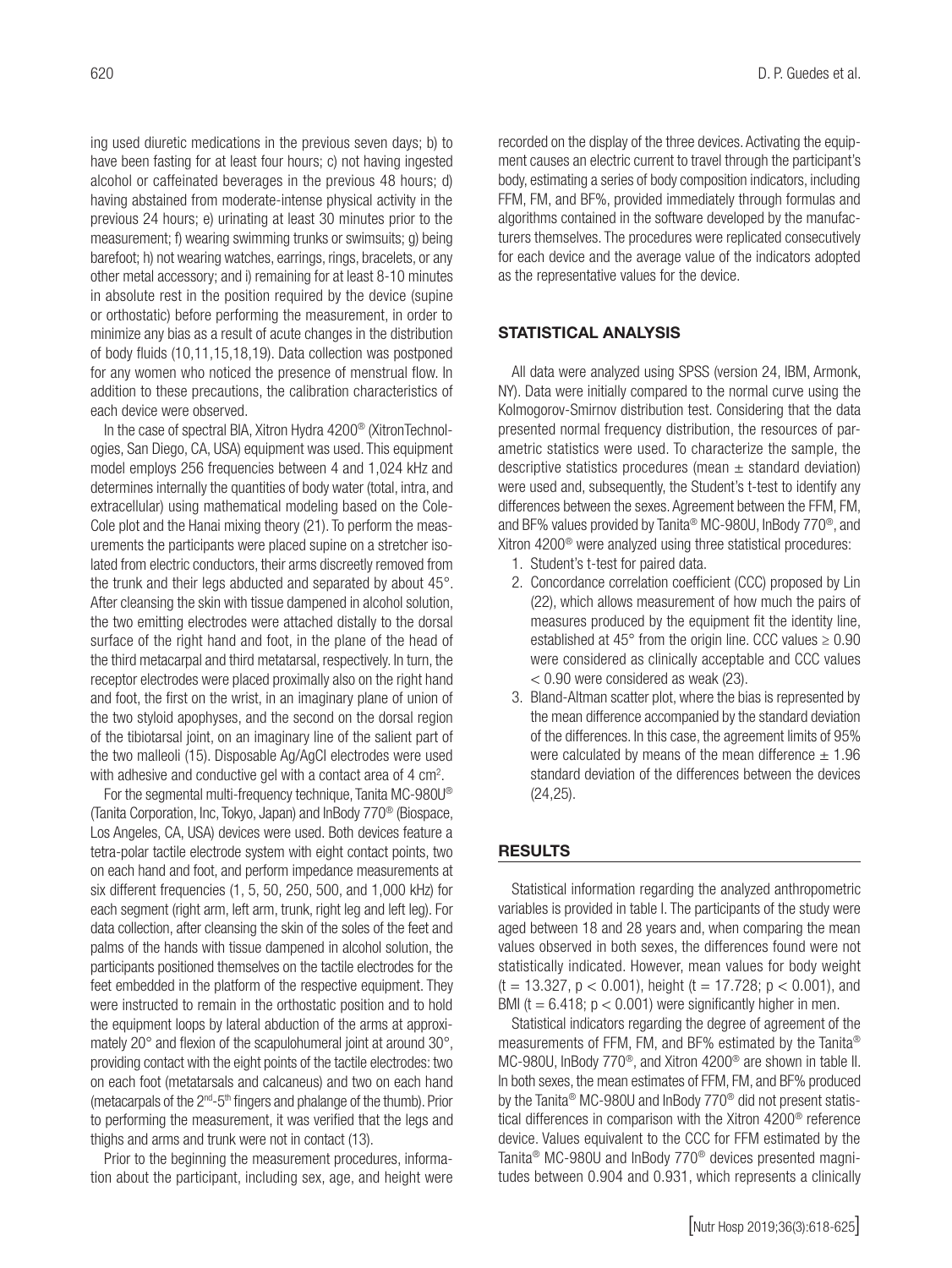|                  | <b>Women</b>      | <b>Men</b>        | t-test                 |  |  |
|------------------|-------------------|-------------------|------------------------|--|--|
|                  | $(n = 66)$        | $(n = 51)$        |                        |  |  |
| Body weight (kg) | $59.68 \pm 8.05$  | $75.35 \pm 9.58$  | 13.327 ( $p < 0.001$ ) |  |  |
| Height (cm)      | $166.07 \pm 5.69$ | $177.62 \pm 7.02$ | 17.728 ( $p < 0.001$ ) |  |  |
| BMI ( $kg/m2$ )  | $21.74 \pm 3.65$  | $23.96 \pm 3.94$  | 6.418(p < 0.001)       |  |  |

# Table I. Mean, standard deviation and t-test values of anthropometric variables of the university students analyzed in the study

*BMI: body mass index.*

# Table II. Statistical indicators regarding the degree of agreement between fat free mass (FFM), fat mass (FM) and body fat percentage (BF%) estimated by the devices Xitron 4200®, Tanita® MC-980U and InBody 770®

|                                        | Mean $\pm$ standard-<br>deviation | t-test                  | CCC <sup>*</sup> | $Bias^{\dagger}$ | 95% limit<br>of agreement <sup>#</sup> |  |  |
|----------------------------------------|-----------------------------------|-------------------------|------------------|------------------|----------------------------------------|--|--|
|                                        |                                   |                         |                  |                  |                                        |  |  |
| Women ( $n = 66$ )                     |                                   |                         |                  |                  |                                        |  |  |
| FFM - Xitron 4200 <sup>®</sup>         | $44.94 \pm 5.76$                  |                         |                  |                  |                                        |  |  |
| $FFM - Tanita^{\circledast} MC - 980U$ | $43.05 \pm 6.18$                  | 1.818 ( $p = 0.071$ )   | 0.904            | $-1.69 \pm 2.87$ | $-7.32$ to $3.94$                      |  |  |
| $FFM - InBody 770^{\circ}$             | $43.68 \pm 5.92$                  | 1.239 ( $p = 0.218$ )   | 0.921            | $-1.43 \pm 2.55$ | $-6.43$ to 3.57                        |  |  |
| $FM - Xitron 4200^{\circ}$             | $15.32 \pm 2.47$                  |                         |                  |                  |                                        |  |  |
| $FM - Tanita^{\circledast} MC-980U$    | $16.71 \pm 3.13$                  | 2.432 ( $p = 0.064$ )   | 0.764            | $0.98 \pm 1.74$  | $-2.43$ to $4.39$                      |  |  |
| $FM - InBody 770^{\circ}$              | $15.96 \pm 2.75$                  | 1.407 ( $p = 0.162$ )   | 0.849            | $0.80 \pm 1.62$  | $-2.38$ to $3.98$                      |  |  |
| $BF% - Xitron 4200^{\circ}$            | $25.53 \pm 4.61$                  |                         |                  |                  |                                        |  |  |
| $BF% - Tanita® MC-980U$                | $28.06 \pm 5.28$                  | $2.553$ ( $p = 0.059$ ) | 0.793            | $0.71 \pm 2.33$  | $-3.86$ to 5.28                        |  |  |
| $BF% - InBody 770®$                    | $26.78 \pm 4.96$                  | 1.504 ( $p = 0.136$ )   | 0.875            | $0.43 \pm 1.97$  | $-3.43$ to $4.29$                      |  |  |
| Men ( $n = 51$ )                       |                                   |                         |                  |                  |                                        |  |  |
| $FFM - Xitron 4200^{\circ}$            | $62.38 \pm 7.82$                  |                         |                  |                  |                                        |  |  |
| $FFM - Tanita^{\circledast} MC-980U$   | $61.19 \pm 8.99$                  | $0.713$ ( $p = 0.477$ ) | 0.914            | $-1.51 \pm 2.56$ | $-6.53$ to 3.51                        |  |  |
| $FFM - InBody 770^{\circ}$             | $61.94 \pm 8.16$                  | $0.278$ ( $p = 0.782$ ) | 0.931            | $-0.98 \pm 2.04$ | $-4.98$ to $3.02$                      |  |  |
| $FM - Xitron 4200^{\circ}$             | $11.16 \pm 1.96$                  |                         |                  |                  |                                        |  |  |
| $FM - Tanita^{\circledast} MC-980U$    | $12.38 \pm 2.34$                  | $2.654$ ( $p = 0.061$ ) | 0.786            | $1.01 \pm 1.49$  | $-1.91$ to 3.93                        |  |  |
| $FM - InBody 770^{\circ}$              | $11.55 \pm 2.17$                  | $0.952$ ( $p = 0.343$ ) | 0.868            | $0.23 \pm 1.10$  | $-1.93$ to 2.39                        |  |  |
| $BF% - Xitron 4200^{\circ}$            | $15.23 \pm 3.57$                  |                         |                  |                  |                                        |  |  |
| $BF% - Tanita^{\circledast}$ MC-980U   | $16.84 \pm 4.15$                  | $2.100 (p = 0.069)$     | 0.807            | $0.60 \pm 1.73$  | $-2.79$ to 3.99                        |  |  |
| $BF% - InBody 770^{\circ}$             | $15.67 \pm 3.71$                  | $0.610(p = 0.541)$      | 0.882            | $0.33 \pm 1.36$  | $-2.34$ to $3.00$                      |  |  |

*\*Concordance correlation coefficient. † Mean difference accompanied by the standard deviation of the differences. ‡ Mean difference ± 1.96 standard deviation of the differences.*

acceptable strength of agreement, while for FM and BF% the strength of agreement was weak  $(< 0.90$ ).

Regarding FFM, the biases point to underestimates varying from  $-0.98 \pm 2.04$  kg, with agreement limits between  $-4.98$  kg and 3.02 kg (InBody 770® *versus* Xitron 4200® in men), and -1.69 ± 2.87 kg, with limits of agreement between -7.32 kg and 3.94 kg (Tanita® MC-980U *versus* Xitron 4200® in women). In the case of FM and BF%, overestimations are observed, reaching values of 1.01  $\pm$  1.49 kg and 0.71  $\pm$  2.33%, with agreement limits of  $-1.91$  kg to 3.93 kg and  $-3.86\%$  to 5.28% (Tanita® MC-980U *versus* Xitron 4200® in women), respectively.

Specific analysis of each device reveals that estimates of FFM, FM, and BF% produced by the InBody 770® tend to agree more closely with the estimates produced by the Xitron 4200®. In the comparison between the devices Tanita® MC-980U and Xitron

4200®, although relatively low mean differences are found, excessively high agreement limits are identified. When stratifying by sex, it is observed that men tend to present greater agreement between FFM, FM, and BF% estimated by the devices Tanita® MC-980U, InBody 770®, and Xitron 4200®.

Figure 1 shows the dispersion diagrams with a plot of the mean differences (abscissa) and individual differences between the BF% estimated by the considered device (ordinate). The graphical layout of individual data present different trends according to sex and device configuration. The women presented a positive association between the bias dimensions and the amounts of BF%, indicating that the BF% produced by the devices Tanita® MC-980U and InBody 770® is equally underestimated in smaller measures and overestimated in larger measures compared to the BF% produced by the Xitron 4200®. The differences are greatly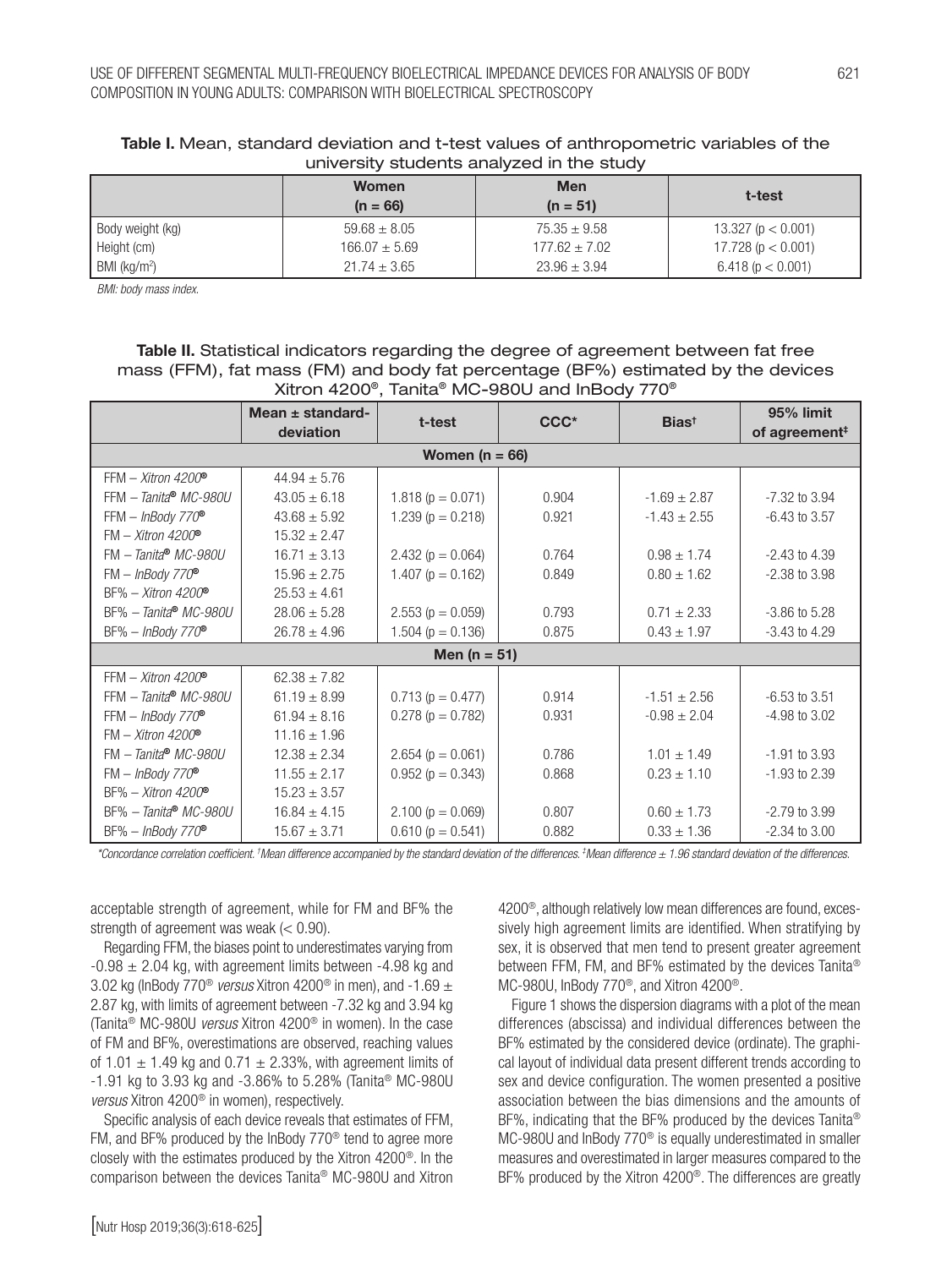

#### Figure 1.

Bland-Altman plot for the limits of agreement between amounts of body fat percentage (BF%) estimated by the devices Tanita® MC-980U, InBody 770® and Xitron 4200®. The solid line represents the mean difference between the estimates produced by the Tanita® MC-980U and InBody 770® in comparison with the Xitron 4200® reference device. The dashed lines represent  $\pm$  1.96 standard deviation of the differences.

diminished as the BF% approaches intermediate measures. On the other hand, in men, the comparisons between the individual measures of BF% estimated by the Tanita® MC-980U, InBody 770®, and Xitron 4200® suggest differences of smaller magnitude and similar behavior throughout the continuum of measurements.

# **DISCUSSION**

The present study verified the agreement with which two segmental configuration multi-frequency devices (Tanita® MC-980U and InBody 770®) can estimate FFM, FM, and BF% values using as a reference a whole-body spectral configuration device (Xitron 4200®) in a sample of young Brazilian adults. The main finding pointed to a fragile agreement between the devices, and in the same participants, at the same time, and under the same conditions, Tanita® MC-980U and InBody 770® produced systematically overestimated individual measurements of FM and BF% compared to the Xitron 4200® and, in turn, underestimated FFM measures.

The use of the Bland-Altman procedure was fundamental for data analysis since, despite the lack of statistical differences between the mean FFM, FM, and BF% measurements produced by the Tanita® MC-980U and InBody 770® devices compared to the Xitron 4200® reference device, and the low magnitudes of the average biases, the limits of agreement of the individual measurements were extremely broad. The CCC values < 0.90 reinforced the fragility of agreement between the devices. In this regard, it should be pointed out that, in women, the degree of agreement was affected by the size of the adopted measures of FFM, FM, and BF%, which prevents the proposition of simple correction factors for adjustment in eventual comparisons between data produced by the devices.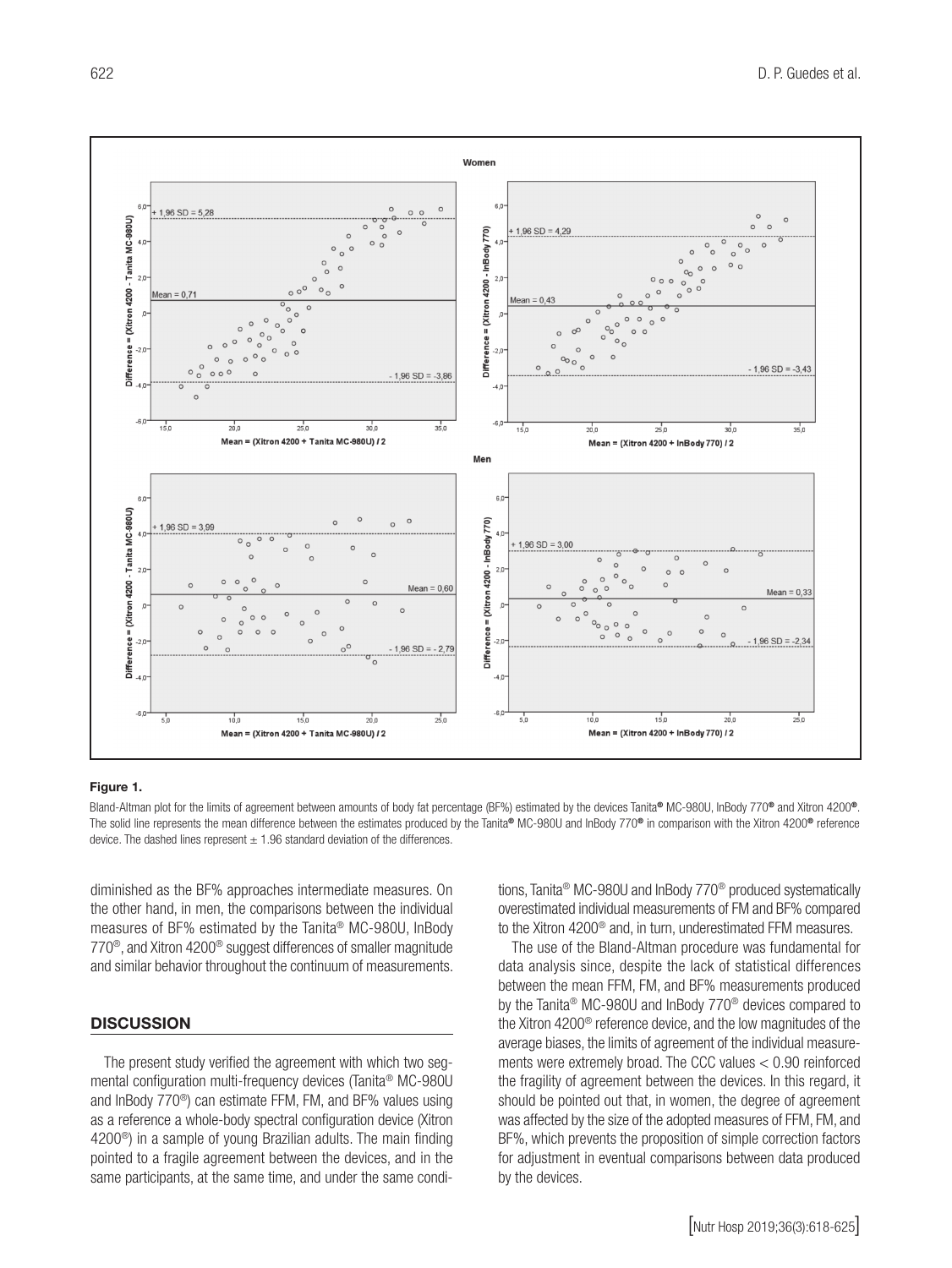Thus, the similarities between the mean measurements and the low magnitudes of the average biases suggest that if the purpose is to identify FFM, FM, or BF% in large-scale population surveys, then the use of the Tanita® MC-980U and InBody 770® may be an efficient alternative to replace or carry out comparisons with measures produced by the Xitron 4200® when it is not available or its procedures are not recommended for the specific situation. However, due to the broader limits of agreement, the Tanita® MC-980U and InBody 770® should be used with extreme caution in monitoring changes in individual body composition in the clinical setting.

Investigations with the purpose of identifying agreements between different configurations of BIA equipment under identical measurement conditions are common, be it in young, adult, and elderly populations. However, there has been a predominance of studies that seek to compare devices of tetra-polar *versus* bipolar configuration (26,27), multi-frequency *versus* mono-frequency (28), or compared with some reference method (12,16). To our knowledge, no previous studies have been conducted with the purpose of directly comparing spectral configurations of whole body and segmental multi-frequency equipment.

Immediately, it can be hypothesized that the observed discrepancies could be partially explained by methodological factors involving the orthostatic or supine position to perform the procedures and the arrangement of the electrodes emitting and receiving electric current. An orthostatic posture results in displacement of more fluid to the extremities, altering the volume and cross-sectional area and inducing changes in muscle hydration. Larger variations are identified in the proportion of extracellular fluids, as this compartment is more dependent on gravitational displacements (29). Experimental studies have shown that when posture changes from an orthostatic position to a supine position, extracellular water decreases significantly in the limbs (arms and legs); however, increases in the trunk region, causing, therefore, significant changes in the estimates of FFM, FM, and BF% (30).

Another decisive factor that may contribute to the divergences observed is the difference related to the emitting and receiving electrodes (type, quantity, and placement) used by the whole body spectral and segmental multi-frequency equipment. The Xitron 4200® reference device uses a tetra-polar disposable electrode system with adhesive and conductive gel fixed at four anatomical points, while the Tanita® MC-980U and InBody 770® devices, despite using a tetra-polar electrode system, are tactile and in contact with the body at eight anatomical points. Previous studies have shown that different electrode characteristics can significantly impact impedance measurements due to observed fluctuations in the distribution of the electric field (31).

Although spectral BIA, using the Xitron 4200®, was used as the reference configuration for comparison with segmental BIA using the alternative devices Tanita® MC-980U and InBody 770®, this configuration should not be considered as a gold standard for estimates of FFM, FM, and BF%. In this case, multi-compartmental analysis models, especially those involving four compartments, are the most indicated reference methods, since they do not assume theoretical assumptions and allow control of inter-individual variability of the various molecular components of FFM. However, studies of multi-compartmental models have pointed out that spectral BIA is a valid and convenient technique for establishing estimates of FFM, FM, and BF% (32,33), supporting its use as a reference configuration.

Although there are some uncertainties and controversies over their use, BIA procedures present numerous advantages for use in the clinical setting (2,10). However, concern regarding the configuration of the equipment and validity of the algorithms and formulas used by the manufacturer to estimate the total, intra, and extracellular water quantities is fundamental for the quality of the measurements of FFM, FM, and % Fat. Therefore, an important aspect to be highlighted is the fact that the FFM, FM, and BF% measurements in the present study were recorded based on information made available specifically by each of the three devices according to algorithms and formulas defined by their own manufacturers, which is the usual situation in the clinical environment. In this case, another possible contributing factor to the divergences found between the Tanita® MC-980U and InBody 770® compared to the Xitron 4200® reference device may be related to the differences in algorithms and formulas used by the manufacturers of the three devices for the estimations of FFM, FM, and BF%.

Even though a weak agreement was found between FFM, FM, and BF% measurements produced by spectral whole-body BIA (Xitron 4200®) and segmental multi-frequency BIA (Tanita® MC-980U and InBody 770®), it should be noted that the use of spectral wholebody BIA requires the placement of electrodes with adhesive and conductive gel at specific anatomical points, which increases the susceptibility of error, and the evaluated individual should be in a supine position. Therefore, in principle, the use of the segmental multi-frequency technique may be more convenient due to the use of tactile electrodes coupled to the equipment itself, which minimizes the possibility of error related to the placement of electrodes with adhesive and conductive gel, and the evaluated individual is maintained in an orthostatic position, making it more feasible from a practical point of view. In addition, due to the lack of stretchers, the measurement procedures using segmental multi-frequency devices require less space in the clinical environment (14).

Although the results obtained in the present study are innovative based on the lack of previous research on the degree of agreement of these devices in the estimates of FFM, FM, and BF% in adults, some limitations should be considered. The spectral device Xitron 4200® was used as a reference for comparison with the other two devices. Although the Xitron 4200® presents high reproducibility of measurement and satisfactory validity for estimates of total, intra, and extracellular water in comparison with the deuterium dilution method (34,35), it is recognized that some discrepancies between the measures may be due to possible errors of estimates made by this device. Furthermore, other investigations similar to the present study used the Xitron 4200® as a reference for comparisons with other models of BIA equipment (36). Another limitation is the fact that the selected sample consists of a homogeneous group of apparently healthy young adults, with a relatively small proportion of participants with low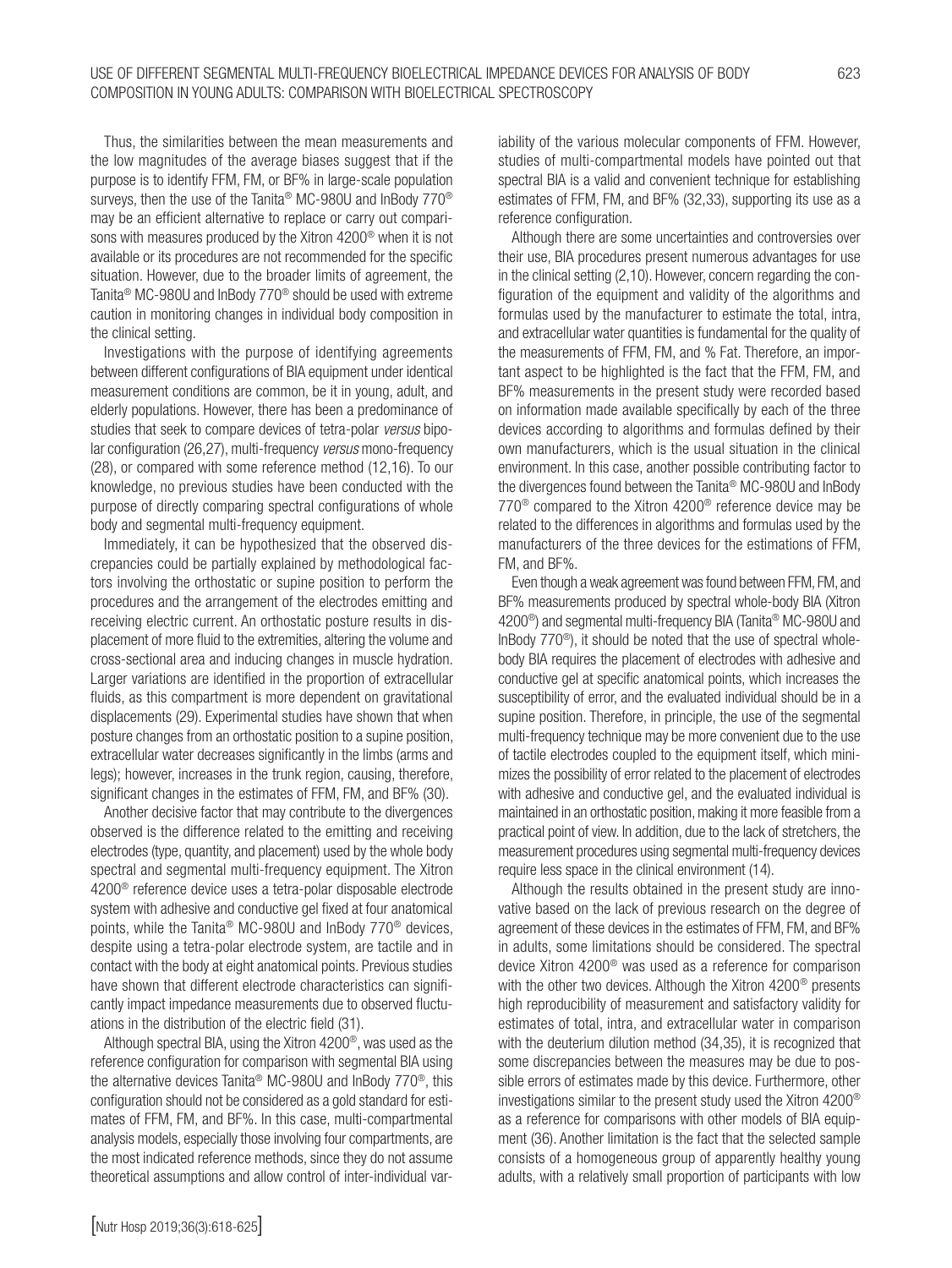or obese body weight. Therefore, the results are comparable only to individuals with similar characteristics and should not be generalized to other segments of the population or to individuals with any type of morbidity that affects nutritional status or hydration. For this, further investigations are required, including individuals with extreme body weight and of different age groups and ethnic backgrounds. In addition, the degree of agreement was verified in a cross-sectional observational study, and it is therefore advisable to extend the study to a longitudinal design.

### **CONCLUSION**

The purpose of the present study was to provide evidence to support the use of segmental multi-frequency BIA equipment for analysis of body composition indicators in place of spectral BIA equipment. At times, it is useful to replace the use of spectral BIA equipment in the clinical environment as its procedures require the use of a stretcher and the placement of electrodes with conductive gel. However, based on the observed degrees of agreement, it can be concluded that estimates of FFM, FM and BF% measurements produced by the Tanita® MC-980U and InBody 770® devices are not individually comparable with estimates produced by the Xitron 4200® reference equipment in young adults; therefore, its substitution is not recommended for diagnostic purposes and inter- or intra-subject comparisons.

However, considering the statistical similarity observed between the mean measures and the low magnitudes of the average biases, estimates of FFM, FM and BF% produced by the three devices may possibly be comparable in epidemiological studies. In addition, in view of the use of tactile electrodes and, thus, the possibility of reducing the pre-measure preparation time of the evaluated individuals, minimizing the chances of inter- and intra-investigator errors and avoiding the presence of specialized technicians to perform the procedures, the Tanita® MC-980U and InBody 770® could be more inviting for large-scale surveys.

### ACKNOWLEDGMENTS

The authors would like to extend their thanks to the participants of this study. The authors did not receive any funding for this project and have no conflict of interest to declare in relation to any products used in the current study.

#### **REFERENCES**

- 1. Bea JW, Thomson CA, Wertheim BC, Nicholas JS, Ernst KC, Hu C, et al. Risk of mortality according to body mass index and body composition among postmenopausal women. Am J Epidemiol 2015;182:585-96.
- 2. Khalil SF, Mohktar MS, Ibrahim F. The theory and fundamentals of bioimpedance analysis in clinical status monitoring and diagnosis of diseases. Sensors 2014;14:10895-928.
- 3. Aragon AA, Schoenfeld BJ, Wildman R, Kleiner S, Van Dusseldorp T, Taylor L. International Society of Sports Nutrition position stand: diets and body composition. J Int Soc Sports Nutr 2017;14:16.
- 4. Liberman K, Forti LN, Beyer I, Bautmans I. The effects of exercise on muscle strength, body composition, physical functioning and the inflammatory profile of older adults: a systematic review. Curr Opin Clin Nutr Metab Care 2017;20:30-53.
- 5. Kendall KL, Fukuda DH, Hyde PN, Smith-Ryan AE, Moon JR, Stout JR. Estimating fat-free mass in elite-level male rowers: a four-compartment model validation of laboratory and field methods. J Sports Sci 2017;35:624-33.
- 6. Roelofs EJ, Smith-Ryan AE, Melvin MN, Wingfield HL, Trexler ET, Walker N. Muscle size, quality, and body composition: characteristics of division I cross-country runners. J Strength Cond Res 2015;29:290-6.
- 7. Heymsfield SB, Lohman TG, Wang Z, Going BS. Human body composition. 2<sup>nd</sup> ed. Champaign, IL: Human Kinetics; 2005.
- 8. Lee SY, Gallagher D. Assessment methods in human body composition. Curr Opin Clin Nutr Metab Care 2008;11:566-72.
- 9. Duren DL, Sherwood RJ, Czerwinski SA, Lee M, Choh AC, Siervogel RM, et al. Body composition methods: comparisons and interpretation. J Diabetes Sci Technol 2008;2:1139-46.
- 10. Kyle UG, Bosaeus I, De Lorenzo AD, Deurenberg P, Elia M, Manuel Gómez J, et al. Bioelectrical impedance analysis - Part II: utilization in clinical practice. Clin Nutr 2004;23:1430-53.
- 11. Mialich MS, Sicchieri JMF, Junior AAJ. Analysis of body composition: a critical review of the use of bioelectrical impedance analysis. Int J Clin Nutr 2014;2:1-10.
- 12. Anderson LJ, Erceg DN, Schroeder ET. Utility of multifrequency bioelectrical impedance compared with dual energy x-ray absorptiometry for assessment of total and regional body composition varies between men and women. Nutr Res 2012;32:479-85.
- 13. Gibson AL, Holmes JC, Desautels RL, Edmonds LB, Nuudi L. Ability of new octopolar bioimpedance spectroscopy analyzers to predict 4-component-model percentage body fat in Hispanic, black, and white adults. Am J Clin Nutr 2008;87:332-8.
- 14. Ling CH, De Craen AJ, Slagboom PE, Gunn DA, Stokkel MP, Westendorp RG, et al. Accuracy of direct segmental multi-frequency bioimpedance analysis in the assessment of total body and segmental body composition in middle-aged adult population. Clin Nutr 2011;30:610-5.
- 15. Lukaski HC, Bolonchuk WW, Hall CB, Siders WA. Validation of tetra-polar bioelectrical impedance method to assess human body composition. J Appl Physiol 1986;60:1327-32.
- 16. Sillanpaa E, Cheng S, Hakkinen K, Finni F, Walker S, Pesola A, et al. Body composition in 18- to 88-year-old adults: comparison of multifrequency bioimpedance and dual-energy X-ray absorptiometry. Obesity (Silver Spring) 2014;22:1019.
- 17. Sun SS, Chumlea WC, Heymsfield SB, Lukaski HC, Schoeller D, Friedl K, et al. Development of bioelectrical impedance analysis prediction equations for body composition with the use of a multicomponent model for use in epidemiological surveys. Am J Clin Nutr 2003;77:331-40.
- 18. Lukaski HC. Methods for the assessment of human body composition: traditional and new. Am J Clin Nutr 1987; 46:537-56.
- 19. Kyle UG, Bosaeus I, De Lorenzo AD, Deurenberg P, Elia M, Gómez JM, et al. Bioelectrical impedance analysis. Part I: review of principles and methods. Clin Nutr 2004;23:1226-43.
- 20. World Health Organization (WHO). Physical status: the use and interpretation of anthropometry. Report of a WHO Expert Committee. Geneva: WHO, Technical Report Series, v.854; 1995.
- 21. Cornish BH, Ward LC, Thomas BJ, Jebb SA, Elia M. Evaluation of multiple frequency bioelectrical impedance and Cole-Cole analysis for the assessment of body water volumes in healthy humans. Eur J Clin Nutr 1996;50:159-64.
- 22. Lin LI. A concordance correlation coefficient to evaluate reproducibility. Biometrics 1989;45:255-68.
- 23. McBride GB. A proposal of strength-of-agreement criteria for Lin's concordance correlation coefficient. Hamilton: National Institute of Water & Atmospheric Research Ltd.; 2005.
- 24. Bland JM, Altman DG. Statistical methods for assessing agreement between two methods of clinical measurement. Lancet 1986;1:307-10.
- 25. Bland JM, Altman DG. Comparing methods of measurement: why plotting difference against standard method is misleading. Lancet 1995;346:1085-7.
- 26. Dittmar M. Comparison of bipolar and tetrapolar impedance techniques for assessing fat mass. Am J Hum Biol 2004;16:593-7.
- 27. Filho JCJ, Cyrino ES, Gurjão ALD, Braz IA, Gonçalves R, Gobbi S. Body composition estimative and agreement analysis between bipolar and tetrapolar bioelectric impedance analyzers. Rev Bras Med Esporte 2010;16:13-6.
- 28. Deurenberg P, Van der Kooy K, Leenen R. Differences in body impedance when measured with different instruments. Eur J Clin Nutr 1989;43:885-6.
- Zhu F, Schneditz D, Wang E, Levin NW. Dynamics of segmental extracellular volumes during chances in body position by bioimpedance analysis. J Appl Physiol 1998;85:497-504.